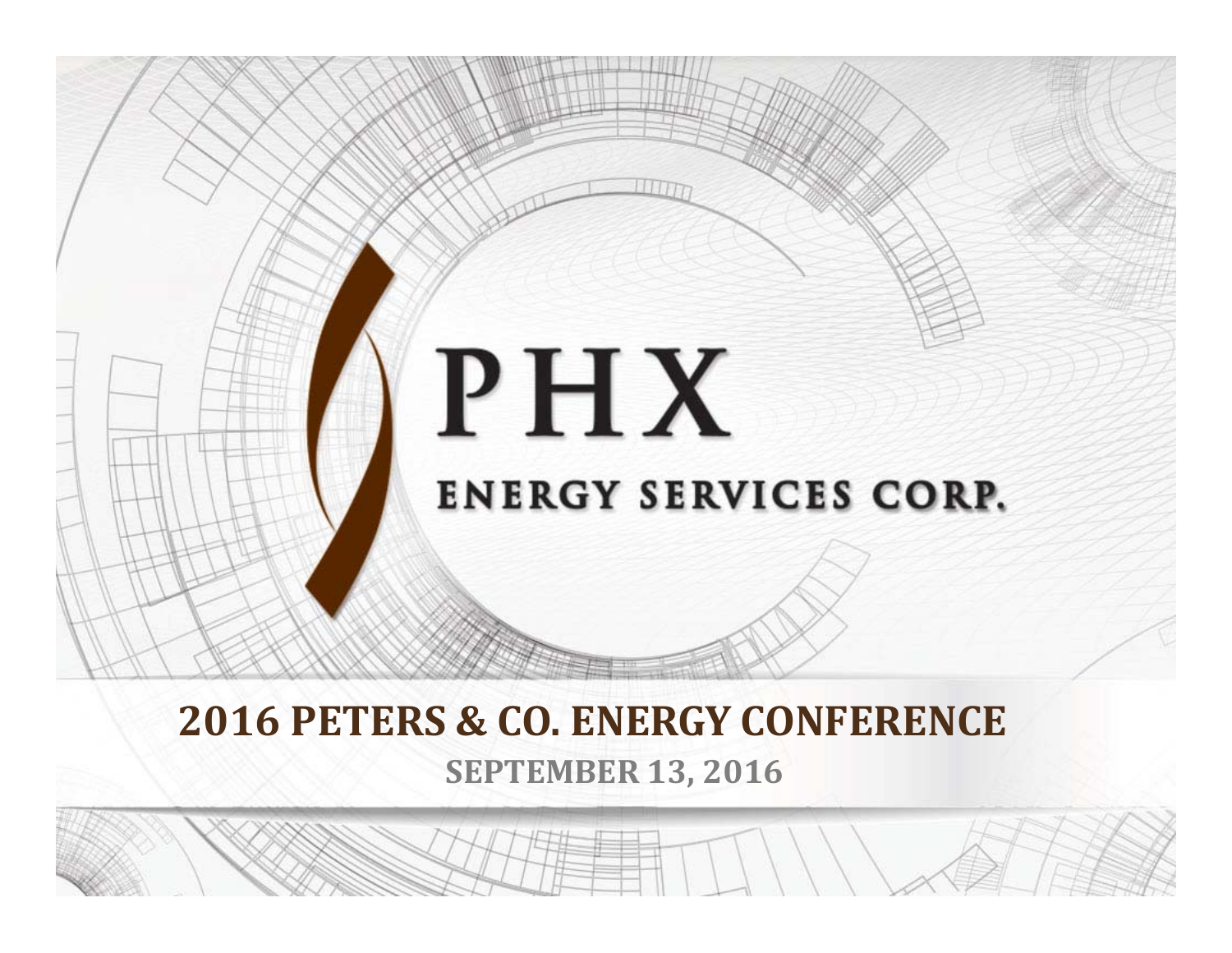### **Forward‐Looking Statements**

*Some matters discussed in this presentation may be considered to be forward‐ looking statements. Such statements include declarations regarding management's intent, belief or current expectations. Prospective investors are cautioned that any such forward‐looking statements are not guarantees of future performance and involve <sup>a</sup> number of risks and uncertainties. Actual results could differ materially from those indicated by such forward‐looking statements. Such risks and uncertainties include: the possible unavailability of* financing, risks related to the uncertainty inherent in the oil and gas *horizontal and directional services industry, the impact of energy price fluctuations, the seasonal nature of business, the dependence on third party suppliers and contractors, changes in government regulation, the impact of competition, the successful commercialization of certain technologies, the dependence upon competent employees including senior management, and fluctuations in currency exchange rates and interest rates.*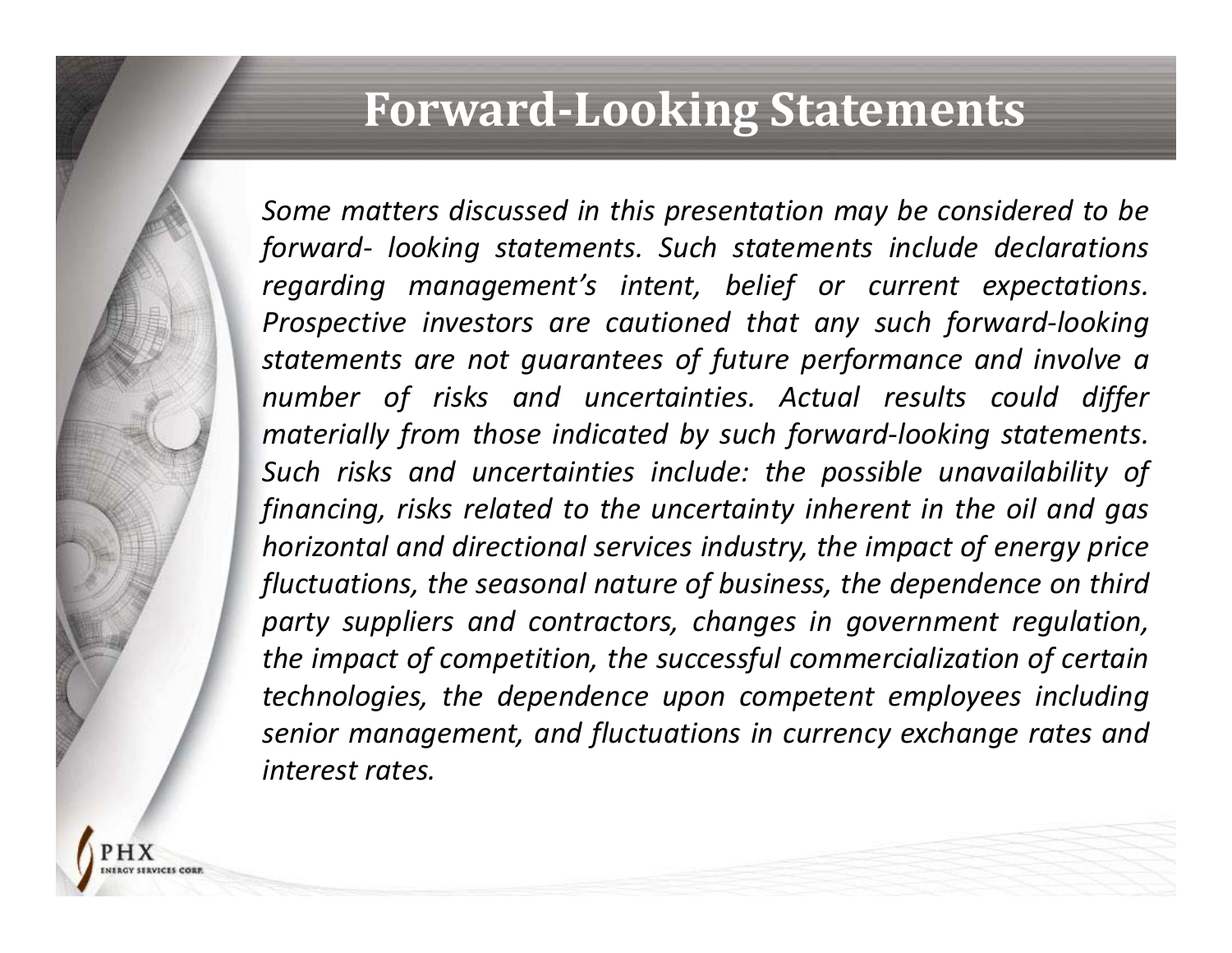# **Financial Results**

|                                                                                           | Years ended December 31, |             |         | Six-Month Period ended June 30, |                 |       |
|-------------------------------------------------------------------------------------------|--------------------------|-------------|---------|---------------------------------|-----------------|-------|
| Stated in thousands of dollars except per unit<br>amounts, percentages and operating days | 2015                     | 2014        | $%$ Chq | 2016                            | 2015            | % Chg |
| <b>Operating Results</b>                                                                  | (unaudited)              | (unaudited) |         | (unaudited)                     | (unaudited)     |       |
| Revenue                                                                                   | 286,780                  | 521,467     | (45)    | 66,808                          | 162,414         | (59)  |
| Adjusted EBITDA <sup>(1)</sup>                                                            | 27,929                   | 82,237      | (66)    | 250                             | 8,861           | (97)  |
| <b>Cash Flow</b>                                                                          |                          |             |         |                                 |                 |       |
| Funds from operations <sup>(1)</sup>                                                      | 13,846                   | 82,263      | (83)    | 393                             | 3,639           | (89)  |
| Capital expenditures                                                                      | 18,029                   | 68,282      | (74)    | 2,892                           | 14,817          | (80)  |
| <b>Operating Days</b>                                                                     |                          |             |         |                                 |                 |       |
| <b>Consolidated Operating Days</b>                                                        | 22,784                   | 39,222      | (42)    | 6,521                           | 12,633          | (48)  |
| <b>Financial Position</b>                                                                 |                          |             |         | <b>June 30,</b><br>2016         | Dec 31,<br>2015 |       |
| <b>Working Capital</b>                                                                    | 61,041                   | 80,974      | (25)    | 45,530                          | 61,041          | (25)  |
| Long-term debt                                                                            | 60,000                   | 104,281     | (42)    | 22,067                          | 60,000          | (63)  |

#### **Highlights**

'H X

**SERVICES CORI** 

- $\blacksquare$ ■ 2015 Adjusted EBITDA of \$27.9 million
- $\blacksquare$ ■ Reduced long-term debt from \$60 million to \$22 million in H1 2016

*(1) Refer to non-GAAP measures section of Annual and Quarterly Report*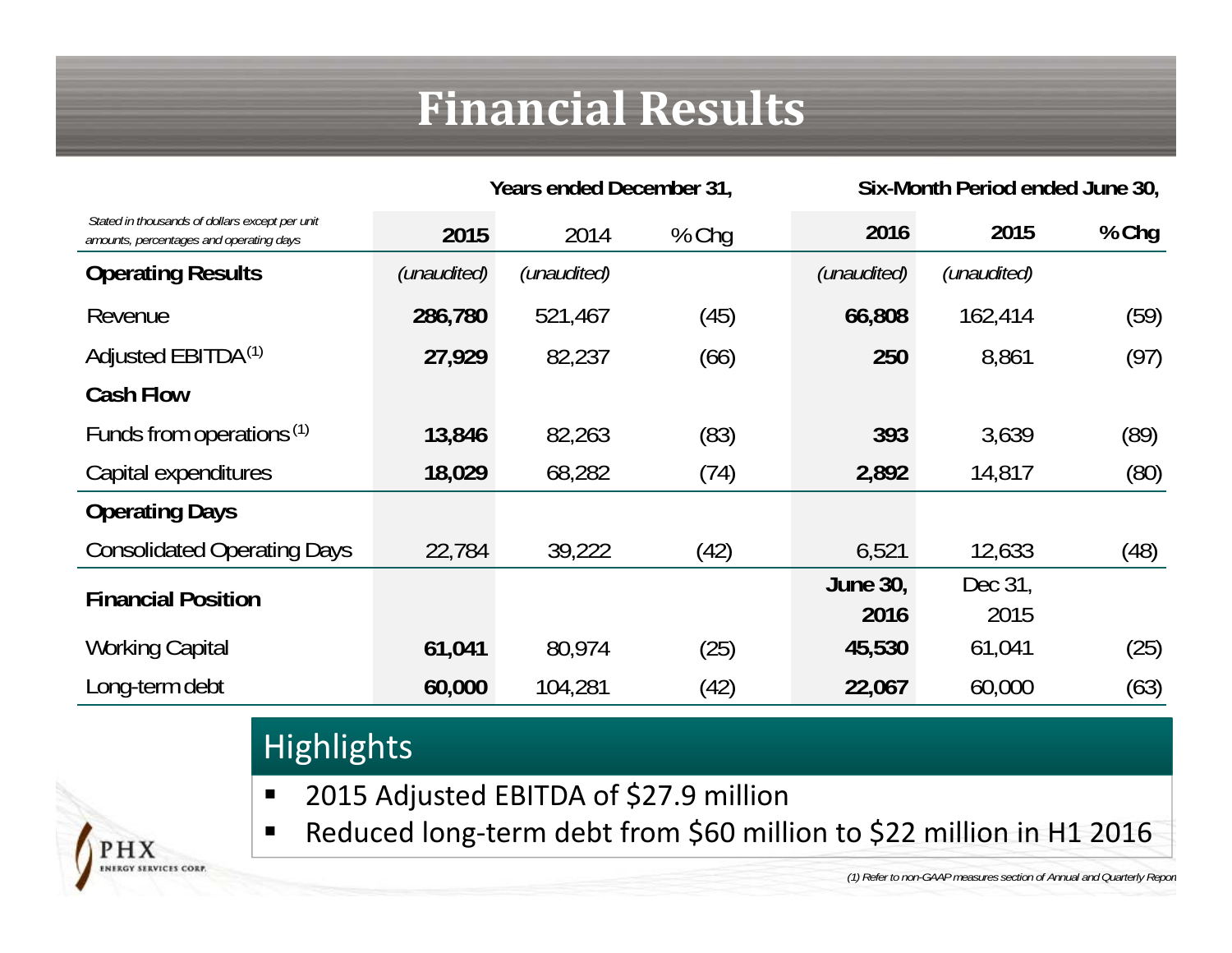#### **Strategies Executed in Industry Down Turn**

- ٠ Significant reductions to align cost structure with lower activity levels
- ■ Maintained a core team of top engineering, marketing and operations personnel
- ٠ ■ Continued to gain market share year-over-year despite challenges
- $\blacksquare$ ■ Focused capital expenditure dollars on technology based differentiators
- Strategically positioned in the US, one of the largest drilling markets in the world
	- Represented 58% of revenue in H1 2016
	- –Majority of activity is in the Permian basin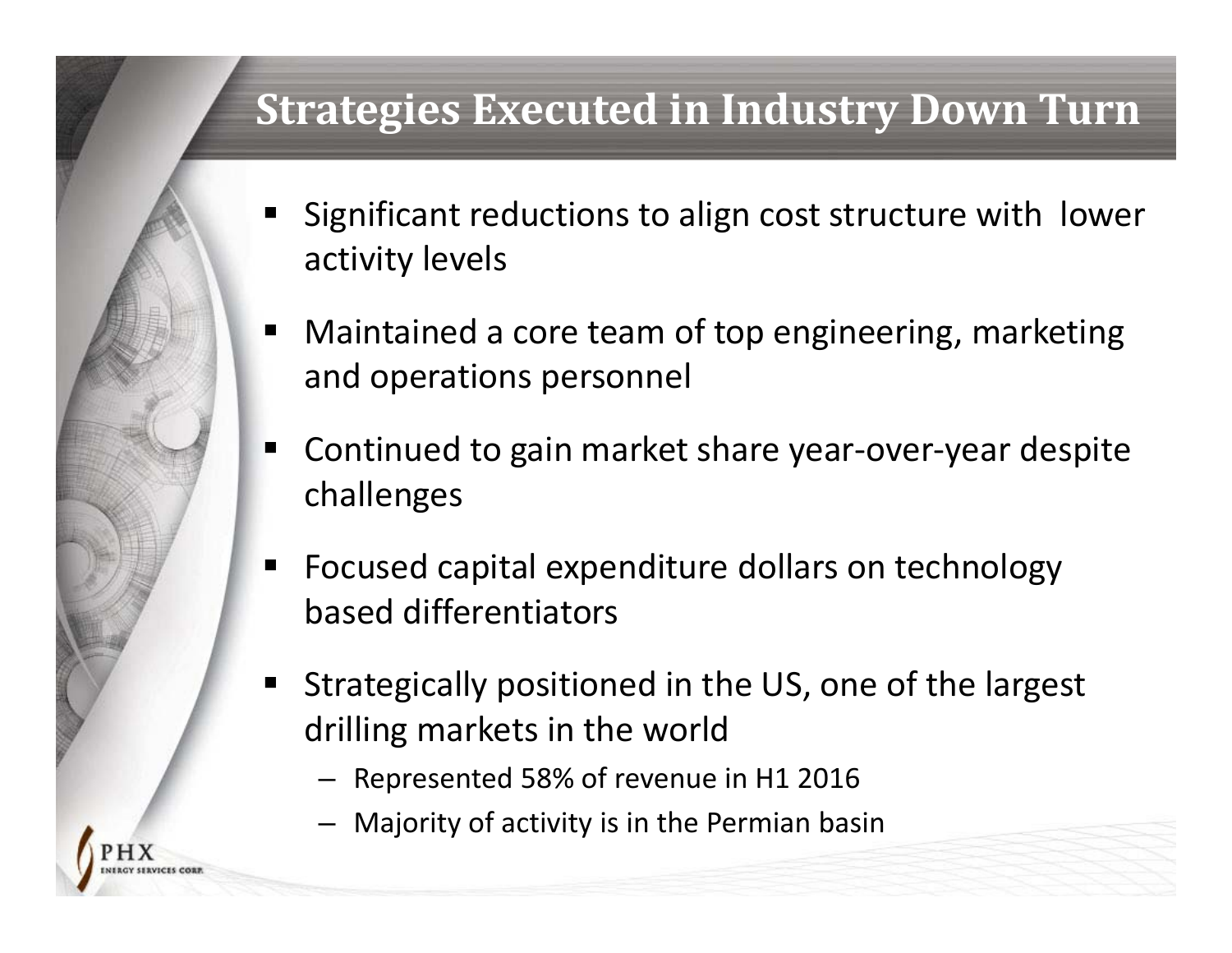# **Diversification: Stream Services**

- П Commercially released our new DataSteam EDR product line
- П ■ Diversification into attractive sector with few competitors
	- Current market of ~600 active drilling rigs in North America

#### **Electronic Drilling Recorder (EDR)**

- Advanced data acquisition system installed onto drilling rigs to display parameters in real‐time to enhance operations
- Strategic placement of electronic sensors that display data and calculations of pressure, weight, volume, flow, temperature and virtually any other condition <sup>a</sup> driller would need to efficiently drill <sup>a</sup> well
- Stream's EDR incorporates advanced wireless technology at the rig site
- Allows any employee the ability to view data and make real‐time decisions throughoffice and mobile applications

#### **Auto Driller**

SERVICES CORE

- Allows the driller to tune the EDR on the fly to optimize performance
- Improve drill string control and achieve faster drilling speeds by allowing subtle changes to parameters

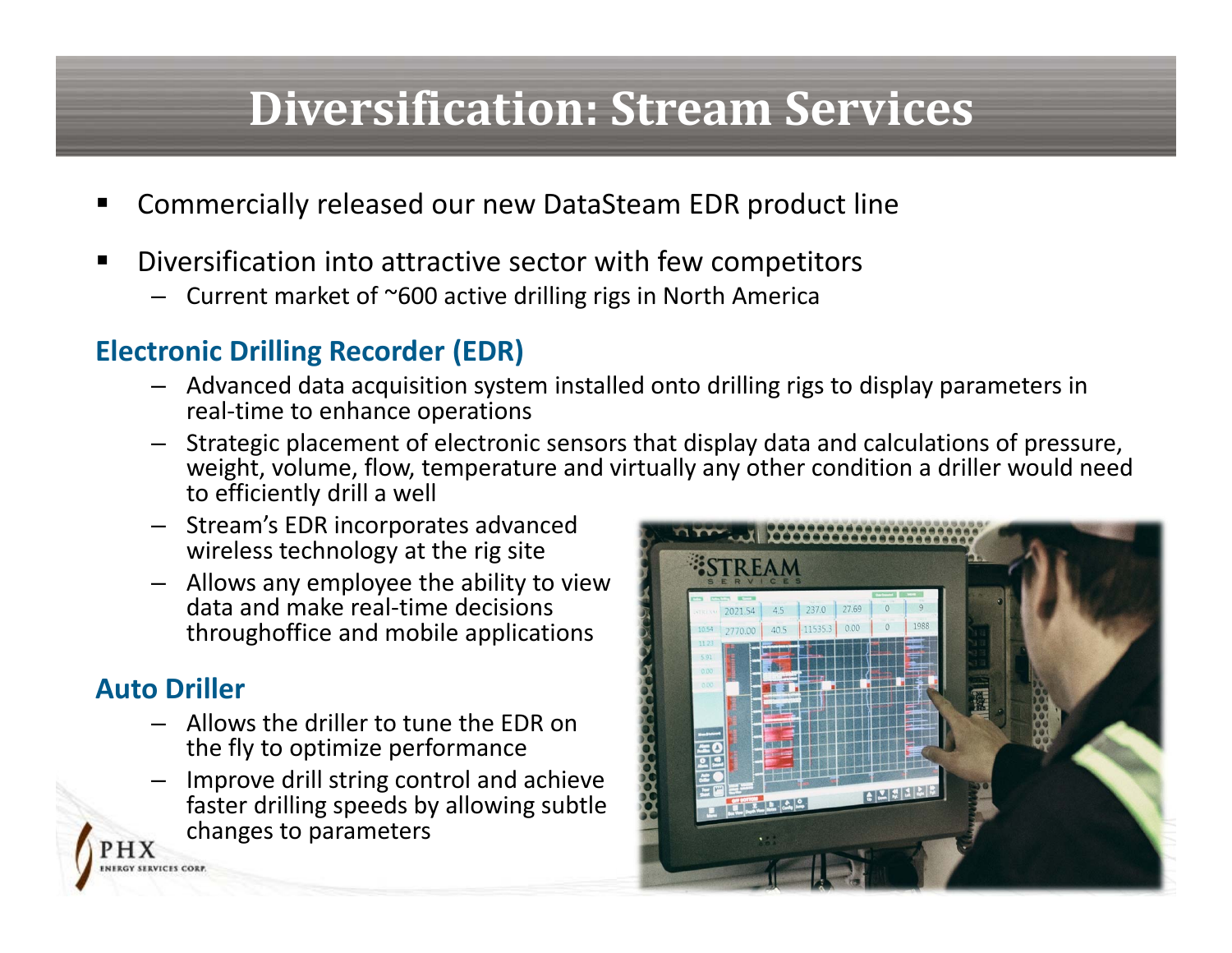# **Differentiating Stream**

- п ■ Client focused engineering and field support
- L Stream's strategic marketing is focused on areas of high density drilling rig activity
- E Stream's products have been designed in partnership with some of Canada's largest producers
- E ■ Additional revenue at higher margins with low capital requirement to expand
- E By the close of Q3, Stream will be at full capacity operating on 15 rigs in Canada
- L ■ Intend to double Stream's job capacity by early 2017